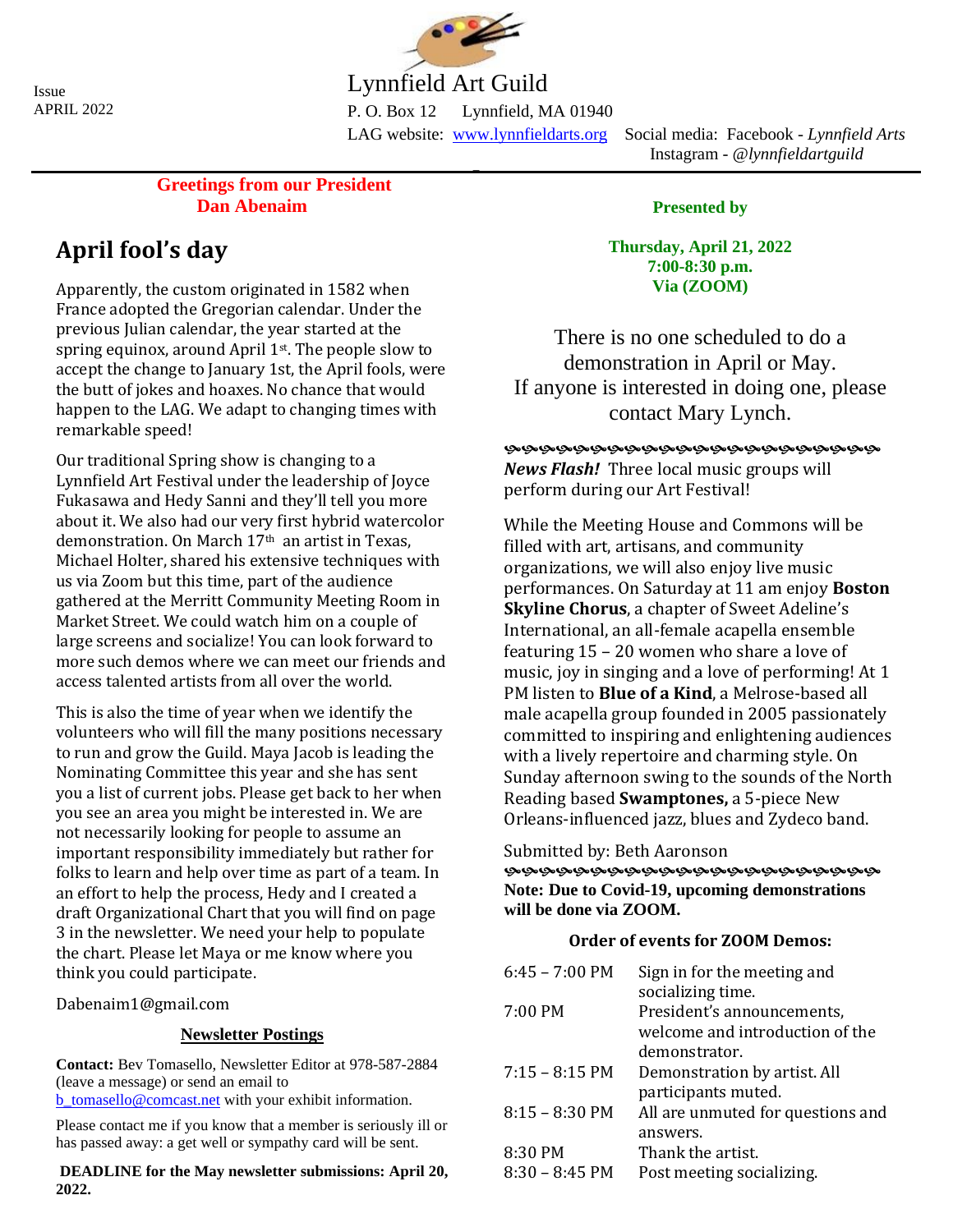#### **2022 Calendar of Demos and Events**

### **April 21 TBD May 19 TBD ARTISTS EXHIBITING IN THE NEXT MONTHS**

**Sheila Falco's** paintings will be on display at **Wakefield Cooperative Bank** from April 15 through May 31.

**Lorraine O'Brien's** art will be on display at **The Savings Bank, South Lynnfield** from March 28 until May 9.

**Lorraine O'Brien's** paintings will also be on display at **North Shore Bank** from April through June.

**Greg Pronevitz's** photos will be on display at the **Lucius Beebe Memorial Library** through April.

Please contact **only Ulkiye**, **Joyce** or **Frank** if you would like to exhibit in **Wakefield Cooperative Bank, The Savings Bank** or **North Shore Bank.**

**Ulkiye Karaman** for **Wakefield Cooperative Bank** at 617- 860-8974.

**Joyce Fukasawa** for **The Savings Bank** at 702-510-1281.

**Frank Tomasello** for **North Shore Bank** at 978-587-2884.

To display art at the **Lynnfield Public Library,** contact **Pat Kelly**, [kelly@noblenet.org.](about:blank)

To display at the **Lucius Beebe Memorial Library, Wakefield,** contact **Karen Stern**, 781-246-6334, ext. 6569 or [Stern@Noblenet.or](mailto:Stern@Noblenet.org)[g](mailto:Stern@Noblenet.org).

To display art at the **Stoneham Library,** please contact **Maureen Saltzman**, 781-438-1324, [saltzman@noblenet.org.](about:blank)

Looking forward to the Spring Art Festival April 30 - May 1.

It's finally Spring and we're working hard at organizing every detail to get it just right! We have some exciting new outdoor venues within the Show featuring Music, Artisans, Children's Corner, several local non-profit organizations and LAG mini paintings. We also have our meeting house venue with art by our members, bake sale, special craft table and raffle items. We hope you'll join us by volunteering your home baked goods (without nuts), raffle items worth \$50+ and gift cards to restaurants, Target, etc. and scratch tickets. We would like these items on Thursday, April 28th at the meeting house between the hours of 12- 6.

#### Schedule of Spring Show:

Thursday: 28th, 12-6pm set up day. Intake of art, baked goods, raffle items, scratch tickets Friday: 29th, 10-1:30pm final interior set up 2-4pm judging by 3 judges, 6:00-7:00pm reception for members, family and invited guests. Saturday: 30th 9:00am outdoor set up Show time: 10-3pm Sunday: May 1, 9:00am outdoor set up Show time: 10-3pm Clean Up – all hands on deck!! 3-4pm Please text or call to volunteer:

Joyce @702 510-1281 Hedy @ 781-572-2545

## *Photos from Michael's demo:*